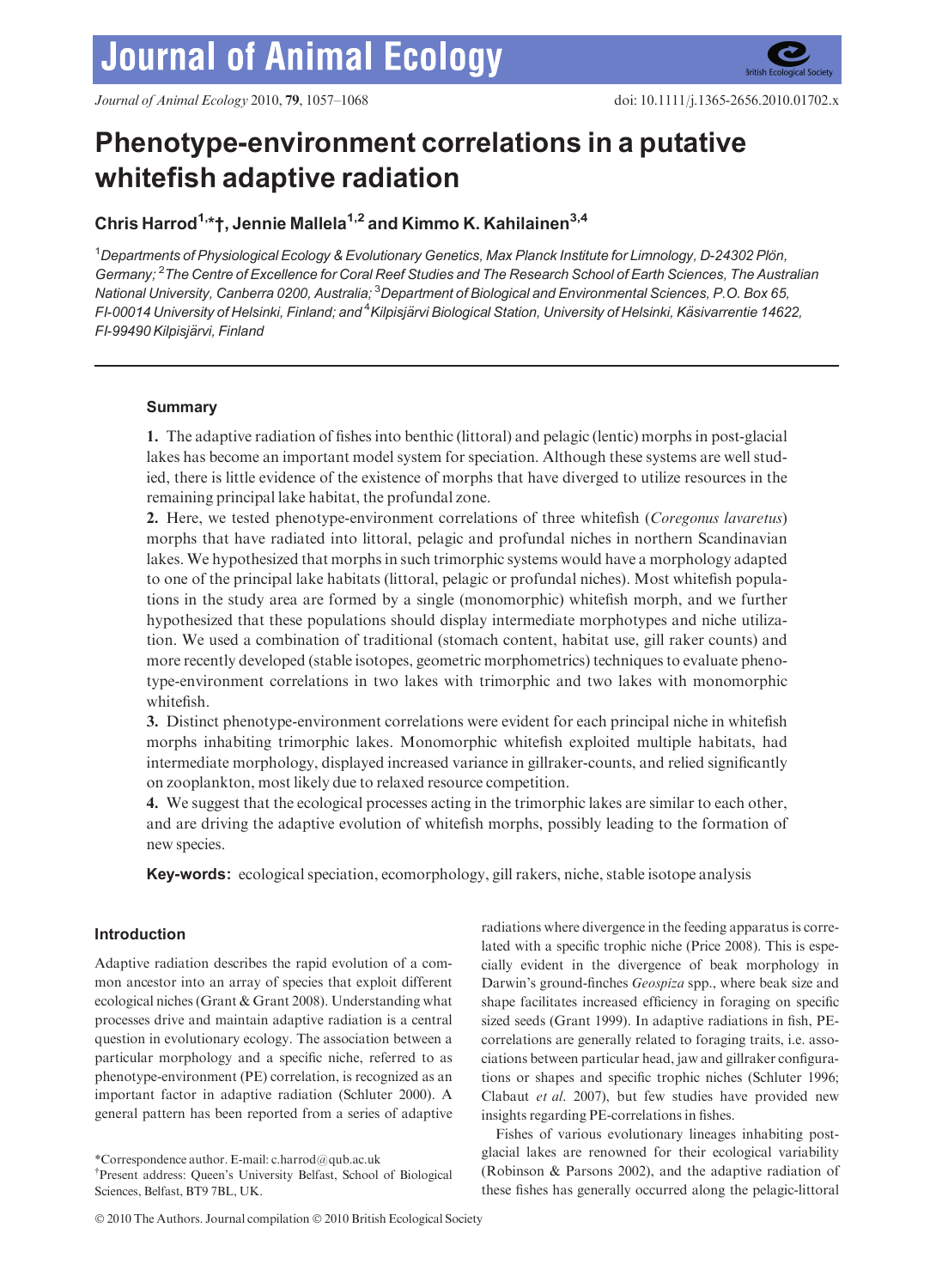habitat axis, where pelagic morphs are morphologically adapted to forage on zooplankton and littoral morphs are adapted to feed on larger benthic macroinvertebrate prey (Robinson & Parsons 2002). Some Arctic charr Salvelinus alpinus L. lakes also support sympatric littoral and profundal morphs (Knudsen et al. 2006; Power et al. 2009), but divergence to all three principal lake habitats has only been described in coregonid fishes (Lindsey 1981; Kahilainen et al. 2004). The European whitefish Coregonus lavaretus L. (whitefish) is the most divergent of all coregonid fishes (Svärdson 1979; Bernatchez 2004; Hudson et al. 2007) and in contrast to other northern polymorphic fish lineages, exhibits distinct morphs (Fig. 1) exploiting three major lake niches i.e. littoral, profundal and pelagic (Kahilainen, Lehtonen & Könönen 2003; Kahilainen et al. 2004; Kahilainen, Alajärvi & Lehtonen 2005). Bernatchez (2004) noted that the whitefish species complex potentially fulfils the four detection criteria of adaptive radiation, i.e. common ancestry, rapid speciation, phenotype-environment correlation and trait utility (Schluter 2000). The common ancestry criterion is supported by phylogeographic studies indicating that whitefish populations in northern Fennoscandian (i.e. the continental part of Scandinavia) lakes have originated from a single northern lineage (Østbye et al. 2005). Furthermore, whitefish have rapidly radiated into pelagic and littoral morphs independently in many lakes and watercourses (Østbye et al. 2006). In this study, we evaluate PE-correlations in whitefish morphs using multiple ecomorphological methods, with particular consideration to examining patterns beyond the littoral-pelagic

Pelagic planktivorous morph (DR whitefish)



Fig. 1. Whitefish morphs and gill raker shape in trimorphic lakes. Typical first gill arch (left), body shape (right) and niche utilization of whitefish morphs ( $DR =$  densely rakered,  $LSR =$  large sparsely rakered and  $SSR =$  small sparsely rakered). Relative body size in the figure reflects the average size differences observed in study lakes.

resource axis. Here, use of the third major niche in lakes i.e. profundal habitats has not been extensively studied, and ecomorphological adaptations to this niche are generally poorly understood.

Traditionally, variation in gill raker traits have been compared with habitat use and stomach content data: however, the use of stable isotope analysis (SIA) has recently increased throughout ecology (Grey 2006) including studies of putative radiations (Helland et al. 2008; Wolf et al. 2008) and has considerable potential in studies of evolutionary ecology. This partly reflects the ability of stable isotopes to reveal not only what a consumer has assimilated (Post 2002), but also due to isotopic differences between habitats, where it has been feeding (Harrod et al. 2005). A further utility is that SIA allows researchers to examine the existence of individual specialization and ecological variation in apparently homogenous consumer populations (Matthews & Mazumder 2004; Harrod et al. 2005; Araújo et al. 2007). As such, the exploitation of the principal lake habitats (littoral, pelagic and profundal) is likely to be reflected in isotopic values of different individuals. Due to the close association between morphology and trophic ecology, it is likely that any trophic specialism would also be reflected through general morphological adaptations to a particular niche.

Recent developments in how biologists describe variation in shape using geometric morphometrics (Parsons, Robinson & Hrbek 2003; Adams, Rohlf & Slice 2004) have had considerable success in identifying different groups of consumers based on shape variation (Zimmerman et al. 2009) and the adaptive character of shape variation (Schluter et al. 2004; Clabaut et al. 2007). The combination of geometric morphometrics and SIA potentially provides a useful means to examine PE-correlations.

Here, we examined ecological variation and PE-correlations in whitefish through a multidisciplinary approach, using both gillrakers and body shape (geometric morphometrics) for phenotype and both short- (stomach contents analysis (SIC)⁄ habitat use) and long-term (SIA) measures of resource use. We compared two polymorphic lakes (named here as trimorphic lakes) inhabited by three whitefish morphs which were named according to body size and gillrakercounts as: small sparsely rakered whitefish (SSR), large sparsely rakered whitefish (LSR) and densely rakered (DR) whitefish (Fig. 1), with two monomorphic lakes that only supported monomorphic populations of the LSR whitefish. We suggest that the DR and SSR forms represent specialist whitefish morphs and therefore expected to see repeated patterns of resource segregation between morphs in trimorphic lakes. Furthermore, we expected that in monomorphic lakes, where LSR whitefish not subject to putative competition from more specialist whitefish morphs, LSR whitefish would show evidence of increased zooplanktivory, as zooplankton typically represents a preferred prey for lacustrine whitefish, as indicated in long-term field experiment (Heikinheimo, Miinalainen & Peltonen 2000). Here, planktivory represented an advantageous feeding strategy in terms of both increased consumption and growth rates in several different whitefish

© 2010 The Authors. Journal compilation © 2010 British Ecological Society, Journal of Animal Ecology, 79, 1057–1068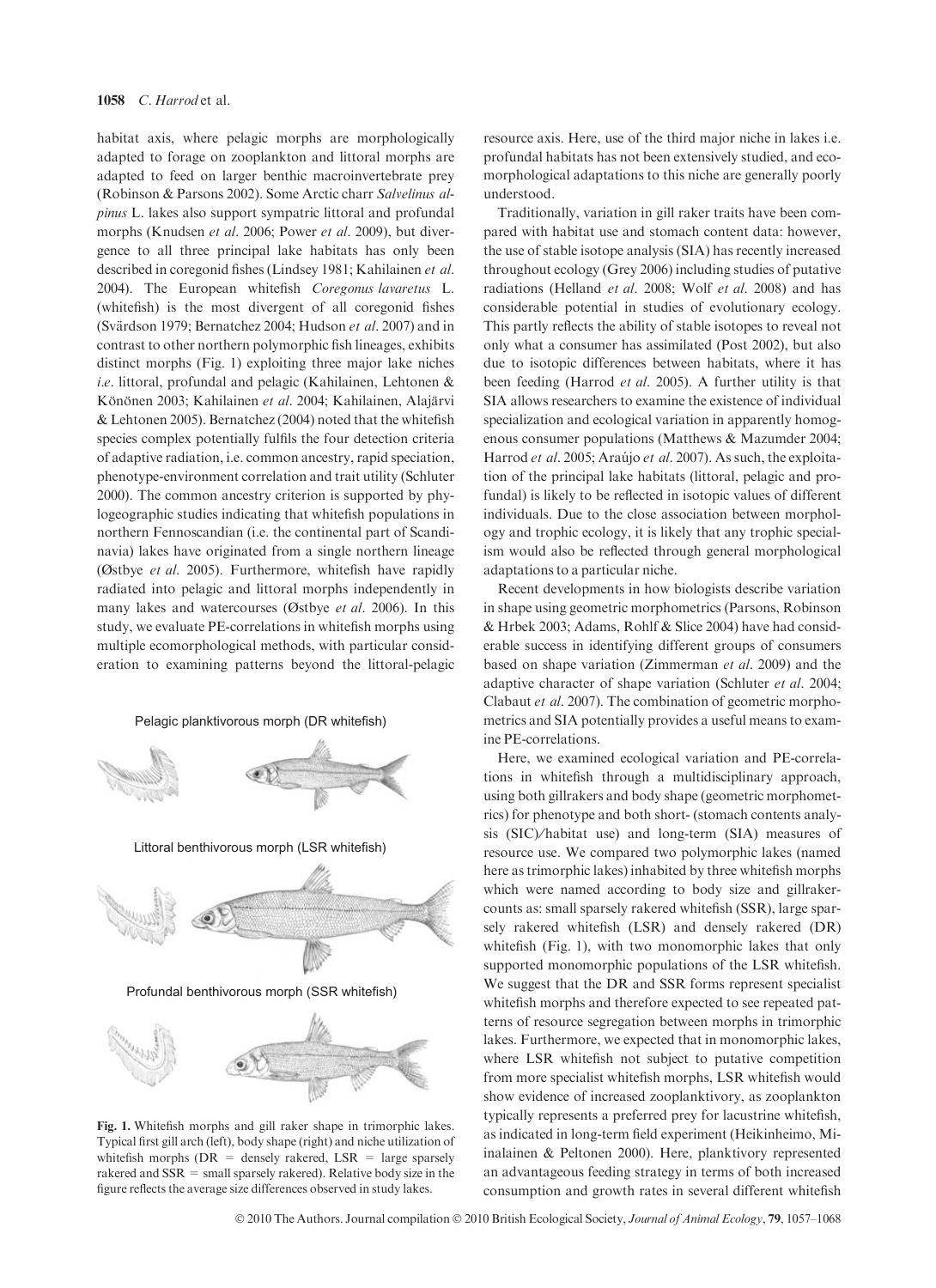populations. The increased growth rate associated with zooplanktivory may reflect the greater energetic return of zooplankton relative to alternative, e.g. benthic prey (Cummins & Wuycheck 1971) which may also incur greater costs associated with handling or digestion (Werner & Mittelbach 1981). We also expected to find evidence of reduced ecological and morphological variation in LSR whitefish from trimorphic lakes, due to ecological character displacement due to competitive interactions with the specialist whitefish morphs.

If variation in whitefish morphology reflects adaption to particular environments, we expected to find a general pattern of resource-correlated morphology in all lakes (Schluter & McPhail 1992; Arau´jo et al. 2008; Bolnick & Lau 2008). We made the following predictions: (1) In trimorphic lakes, we hypothesized there would be clear correlation between habitat use and gill raker number; (2) In trimorphic lakes, we expected that measures of the short (stomach contents) and long-term (stable isotope values) diet of each morph would reflect their gill raker morphology and shape; and (3) Fish from monomorphic lakes should exhibit both an intermediate gill raker morphology and shape, but rely heavily on zooplankton due to their status as preferred prey; and (4) Consistent with reduced resource competition in the absence of specialist morphs, we expected monomorphic populations to display greater variance in gill raker morphology, body shape and niche width relative to LSR whitefish from trimorphic lakes.

#### Materials and methods

#### STUDY AREAS AND SAMPLING

Whitefish were collected from four oligotrophic subarctic lakes in Finnish Lapland (Table S1). Lakes Vuontisjärvi (Vuontis) and Kilpisjärvi (Kilpis), have monomorphic populations consisting of a large sparsely rakered (LSR) whitefish. Lakes Muddusjärvi (Muddus) and Paadarjärvi (Paadar) have trimorphic whitefish populations, including densely rakered (DR), small sparsely rakered (SSR) and LSR whitefish (Fig. 1, Table S1). Kilpis is situated in the north-west of Finland, whilst the remaining lakes are situated in a single watercourse in the north-east. Kilpis is also located at a higher altitude than the other lakes. Lakes are ice-free from June to November. Temperature and oxygen conditions in the three principal habitats, i.e. littoral and pelagic (where light levels are  $>1\%$  of that at the surface) and profundal  $($  <1% surface light levels) are suitable for whitefish year round (Table S1). The abundance and diversity of other fishes is low in each habitat and whitefish dominate (85–96% by abundance of survey catch) the fish community in each lake (Table S1).

Whitefish were sampled from all habitat types during ice-free periods between 2002–2004 using multimesh gill nets, trawl and seine (details in Kahilainen & Lehtonen 2003; Kahilainen et al. 2004). Whitefish catches were field-identified to morph according to appearance and gillraker morphology (Kahilainen & Østbye 2006). Samples were immediately frozen ( $-20$  °C) and transported to the laboratory. Putative prey samples were collected from each study lake for inclusion in stable isotope mixing models. Benthic macroinvertebrates were collected from littoral (depth 1–5 m), and profundal (15–40 m) areas using an Ekman grab (area 272 cm<sup>2</sup>). Profundal sampling was limited to 30 m in Vuontis (maximum depth = 31 m). Zooplankton

were collected throughout the water column with a Limnos tube sampler (length 1 m, volume 7.1 L), and concentrated on a 50  $\mu$ m mesh.

#### MEASUREMENTS

Whitefish were defrosted, and each fish was given identification code after which total length ( $\pm 1$  mm) and blotted mass ( $\pm 0.1$  g) were recorded. Gillrakers were counted from the first left arch under a binocular microscope and stomachs were removed for diet analysis. Prey items were identified and the relative contribution of each food category to the diet of individual whitefish was estimated using the points method (Hynes 1950). Due to cost and time considerations, SIA and geometric morphometrics (GM) were limited to c. 30 individuals per morph/lake combination representing the observed size range in the lake.

#### NICHE OVERLAP AND BREADTH

Resource overlap (diet and habitat use) was examined using Schoener's index (1968). Niche overlap values range from 0 (complete niche segregation) to 1 (complete niche overlap). We used a threshold of  $D \ge 0.6$  to represent biologically significant overlap following Wallace (1981). In order to compare trophic niche breadth, we calculated the Levins' index, B (Levins 1968) for each morph ⁄ lake combination. In this case, B can vary from 1 (a single food category) to 10 (equal representation of all 10 food categories). Levins' index was also calculated to examine niche breadth of the different morphs in terms of habitat use (i.e. use of profundal, littoral or pelagic habitats). Here B can vary between 1 (use of a single habitat type) to 3 (equal use of all three habitats).

#### STABLE ISOTOPE ANALYSES

A small sample of dorsal muscle tissue was excised from each whitefish. Samples were dried, ground, weighed into tin cups and analysed for carbon ( $\delta^{13}$ C) and nitrogen ( $\delta^{15}$ N) stable isotope ratios and elemental C and N composition (see Harrod et al. 2005 for details). Repeated analyses of internal roach Rutilus rutilus (L.) standards inserted after every six samples resulted in typical isotopic precision of  $\leq 0.1\frac{\omega}{\omega_0}$  (carbon) and  $\leq 0.3\frac{\omega}{\omega_0}$  (nitrogen).

C:N ratios of muscle varied between the morphs (anova:  $F_{7,234} = 11.5$ ,  $P < 0.001$ ), suggesting variation in lipid concentrations (Kiljunen et al. 2006). As lipids are depleted in <sup>13</sup>C (DeNiro & Epstein 1977), any variation in lipid concentrations between morphs could influence our comparisons of  $\delta^{13}$ C. Therefore all  $\delta^{13}$ C data were arithmetically lipid-normalized according to Kiljunen et al. (2006). Whitefish SIA data ( $\delta^{13}$ C and  $\delta^{15}$ N) were often heteroscedasitic, and non-normally distributed. However,  $F_{\text{max}}$  ratios were <10, and sample sizes were large, and effectively identical for each morph  $(n<sub>range</sub> = 29-31)$ . Hence, anova-based comparisons should be robust (Tabachnick & Fidell 2001). In order to provide information on long-term habitat uses and to compare assimilation patterns from putative prey from different habitats between the different whitefish morphs we used SIAR (Parnell et al. 2010), a Bayesian mixing model that runs under R (R Development Core Team, 2009), and allows the inclusion of errors reflecting isotopic estimates of both putative prey resources and trophic fractionation (Panell et al., 2010). Firstly, we used  $\delta^{13}$ C and  $\delta^{15}$ N values from individual whitefish and calculated mean ( $\pm$ SD)  $\delta^{13}$ C and  $\delta^{15}$ N values from putative prey from littoral, profundal and pelagic habitats of each study lake to estimate the mean  $(\pm 95\%$  credibility intervals) proportion of prey assimilated by the different whitefish morphs from each of the three major habitats.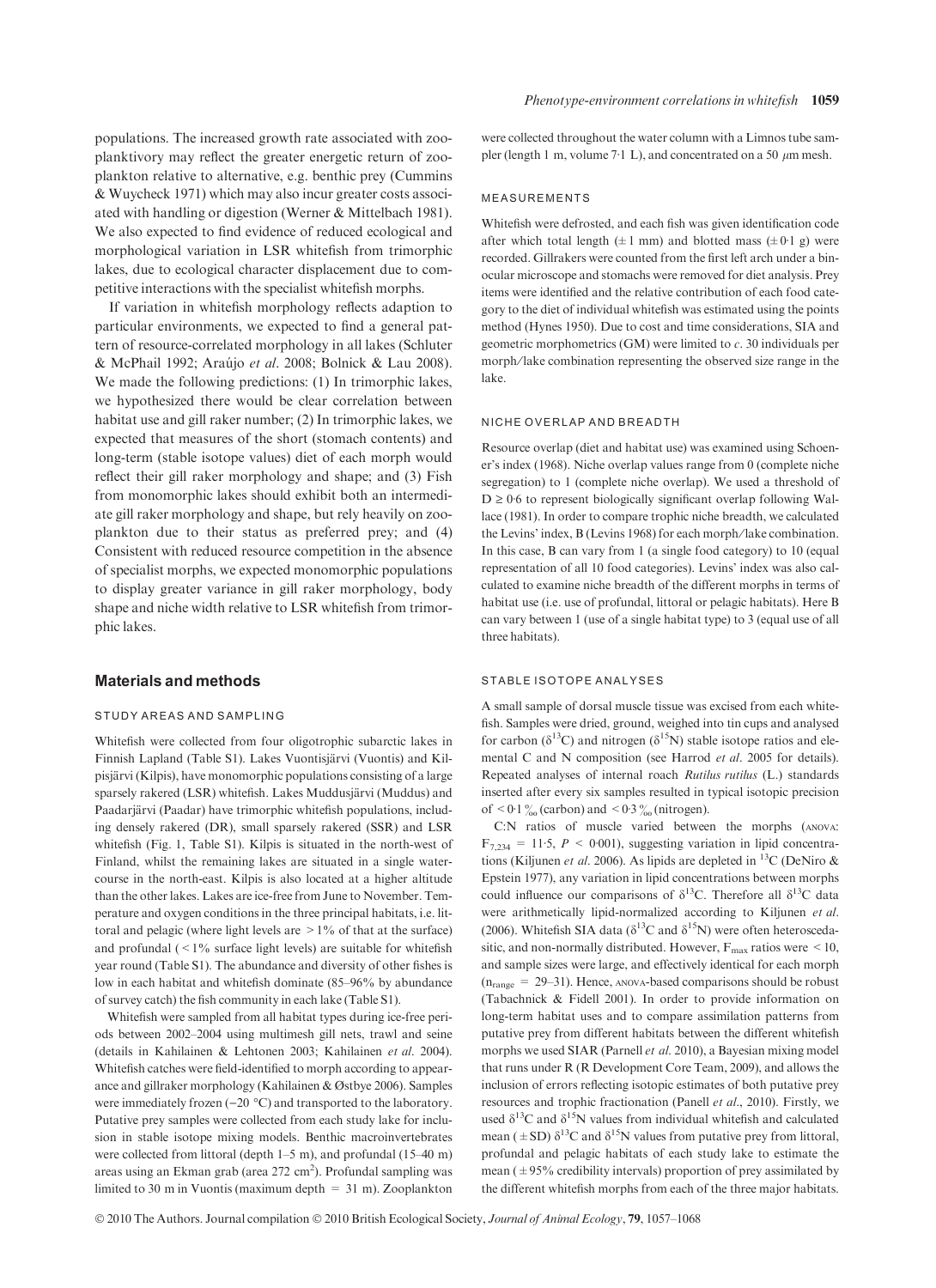We then examined individual consumption patterns. In all cases we used standard trophic fractionation values based on mean  $(\pm SD)$ estimates for muscle tissue from McCutchan et al. (2003 :  $\Delta^{13}C$  =  $1.3 \pm 0.30$ ,  $\Delta^{15}$ n = 2.9  $\pm 0.32$ ).

#### GENERAL STATISTICS

We compared variation in mean length, gill raker (GR) counts,  $\delta^{13}C$ and  $\delta^{15}N$  using analysis of variance (ANOVA), and used Bonferroniadjusted *post hoc* comparisons to indicate significant ( $P < 0.05$ ) variation between morphs. Levene's tests were used to compare variance values for GR counts and shape between LSR whitefish from monomorphic and trimorphic lakes. Dietary comparisons were complicated by differences in sample size among morphs, and bootstrapping (Efron & Tibshirani 1993) was used to generate (n bootstraps = 1000) robust estimates of mean prey proportions for sample size. All reported errors with means are 95% confidence intervals. Unless noted otherwise, statistics were produced through SYSTAT 12.02.00 (SYSTAT Software Inc, Chicago, IL, USA).

#### GEOMETRIC MORPHOMETRICS

We used a landmark-based geometric method to characterize shape variation (Adams, Rohlf & Slice 2004; Zelditch et al. 2004). Individual shape was assessed from the Cartesian coordinates of 20 twodimensional landmarks from the right flank of each fish (Fig. S1) generated using tpsDig v 2.05 (Rohlf 2006). A generalized Procrustes analysis (GPA) was then conducted using MorphoJ v1.00k (Klingenberg 2008). We examined the allometric effect of size on shape by conducting a multivariate regression of shape on  $log_{10}$  centroid size, with whitefish morph identified as a sub-group. Size had a significant  $(P = 0.0002)$  effect on shape and subsequent analyses were conducted on size-corrected Procrustes distances, removing any influence of allometry on shape. Principal Component scores were calculated from size-corrected data and examined through Discriminant Function Analysis (DFA) to estimate shape differences among morphs. To demonstrate shape variation along the first discriminant function axis (DFA1), we produced thin-plate deformation grids in MorphoJ. In addition, we calculated individual Procrustes distances from group means in tpsSMALL (Rohlf 2003) to compared shape

#### PE-CORRELATIONS

PE-correlations were tested both with established (gill rakers, diet, habitat) and more recently developed (morphological shape and isotopes) methods. For PE-correlations at the individual-level, we used the Partial Least Squares function of MorphoJ to compare shape with the the proportion of pelagic prey in the diet (arcs $\sqrt{x}$  transformed) from SIAR. To examine PE-correlations at the population level, we compared morphology using mean morphological shape scores from DFA1 and mean gill raker counts to environment indicators i.e. mean proportions of pelagic prey (SCA and SIA) and habitat use (all arcs $\sqrt{x}$  transformed) using Spearman's rank correlation. As sample sizes were small (n pairs  $= 8$ ) we produced Bootstrapped estimates (n bootstraps  $= 1000$ ) for the estimates of correlation coefficients. We used one-tailed probability values, as we predicted that whitefish phenotype would be predictably shift along a resource gradient (e.g. increased use of pelagic resources).

#### Results

#### GILL RAKERS AND BODY SIZE

Mean gill raker counts (Figs 1 and 2) differed among the morphs (Fig. 2a:  $ANOVA$  F<sub>7,2058</sub> = 4253.8,  $P < 0.001$ ). Gill raker counts were lowest in SSR whitefish ( $17 \pm 0.2$ ), intermediate in LSR whitefish (25  $\pm$  0.3) and highest in DR whitefish (34  $\pm$  0.1). LSR whitefish showed greater variance  $(F_{447,308} = 2.43, P < 0.001)$  in gill raker counts from monomorphic ( $\sigma = 9.2$ ) than trimorphic ( $\sigma = 3.77$ ) populations. There were no significant correlations between gill raker count and body size (total length) in any of the whitefish morphs (all  $P > 0.05$ ). Length comparisons were conducted using  $log_{10}$  transformed data, but untransformed lengths are given here for clarity. Morphs differed in mean length (anova:  $F_{7,2364} = 113.7$ ,  $P < 0.001$ ). There was a consistent size



Fig. 2. Phenotypic traits of whitefish morphs and respective foraging environments. (a) Gill raker frequency distributions and (b) habitat use from whitefish morphs collected from the four study lakes (DR = densely rakered, LSR = large sparsely rakered and SSR = small sparsely rakered). Arrows denote mean gillraker values, habitat is based on percentage contribution to survey catch (n) and Levin's B indicates niche breadth (1 = single habitat, 3 = all habitats used in equal proportions).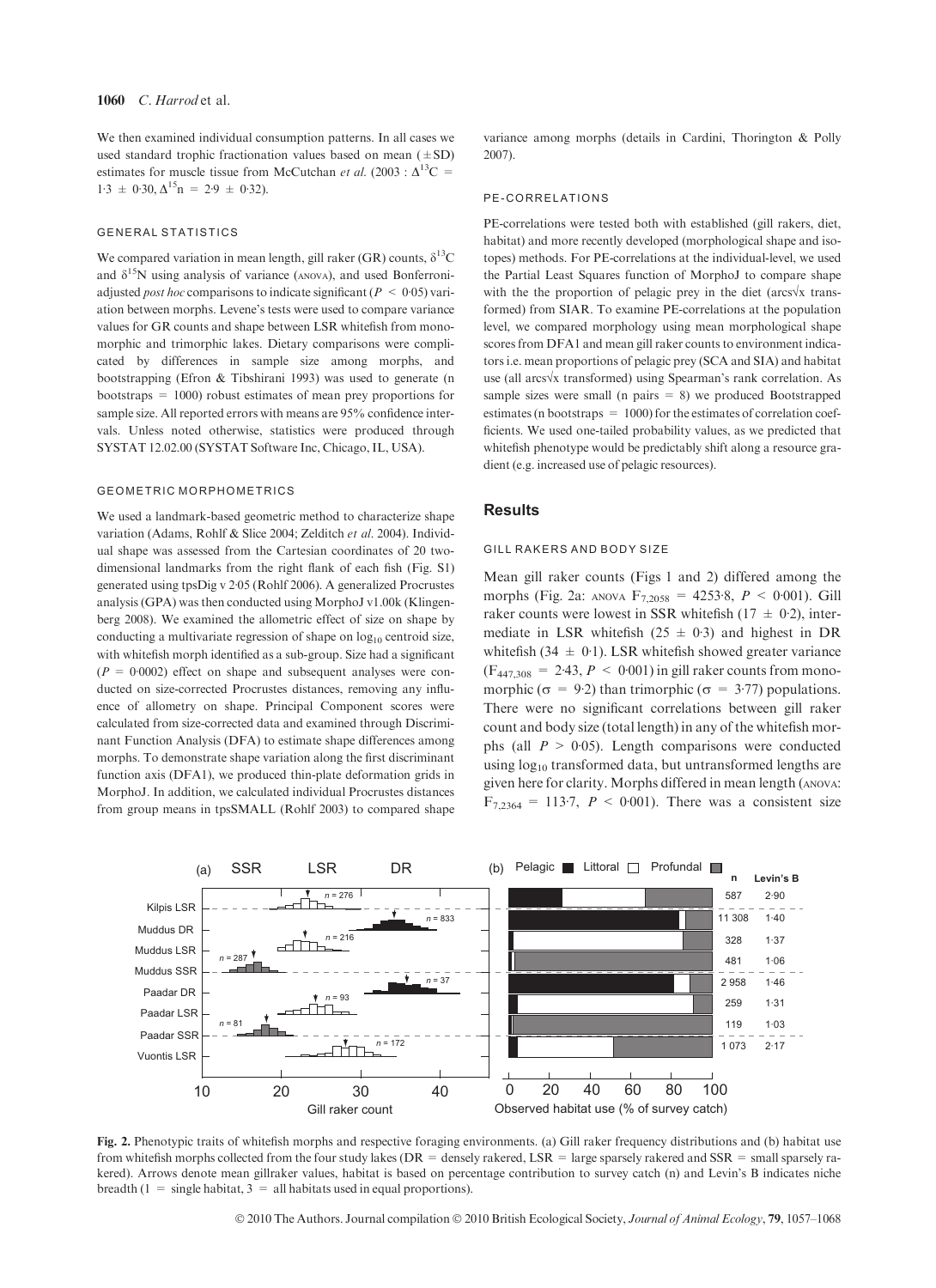|                                 |                    | (A) Diet (stomach contents) |        |                                 |            |        |            |            |            |
|---------------------------------|--------------------|-----------------------------|--------|---------------------------------|------------|--------|------------|------------|------------|
|                                 |                    | Kilpis<br><b>LSR</b>        | Muddus |                                 |            | Paadar |            |            | Vuontis    |
|                                 |                    |                             | DR     | <b>LSR</b>                      | <b>SSR</b> | DR     | <b>LSR</b> | <b>SSR</b> | <b>LSR</b> |
|                                 | Kilpis LSR         |                             | 0.52   | 0.47                            | 0.27       | 0.35   | 0.67       | 0.34       | 0.79       |
| (B) Habitat use<br>(catch data) | DR                 | 0.43                        | -      | 0.11                            | 0.18       | 0.56   | 0.24       | 0.21       | 0.57       |
|                                 | <b>Muddus LSR</b>  | 0.57                        | 0.18   | $\hspace{0.1mm}-\hspace{0.1mm}$ | 0.53       | 0.05   | 0.60       | 0.34       | 0.35       |
|                                 | <b>SSR</b>         | 0.36                        | 0.16   | 0.17                            |            | 0.11   | 0.37       | 0.64       | 0.26       |
|                                 | DR                 | 0.44                        | 0.95   | 0.20                            | 0.14       |        | 0.19       | 0.17       | 0.37       |
|                                 | <b>Paadar LSR</b>  | 0.54                        | 0.16   | 0.95                            | 0.12       | 0.21   |            | 0.41       | 0.59       |
|                                 | <b>SSR</b>         | 0.35                        | 0.15   | 0.16                            | 0.99       | 0.12   | 0.11       |            | 0.30       |
|                                 | <b>Vuontis LSR</b> | 0.78                        | 0.21   | 0.63                            | 0.52       | 0.22   | 0.60       | 0.51       |            |

Table 1 Variation in niche overlap among whitefish morphs in the study lakes. Pairwise comparisons of Schoener's niche overlap index (D) based on: (A) diet (above diagonal) and (B) habitat use (below diagonal) and between whitefish morphs

 $SSR =$  small sparsely rakered,  $LSR =$  large sparsely rakered,  $DR =$  densely rakered. Values of 0 indicate no overlap and values of 1 complete overlap. Biologically significant values  $(20.6)$  are shown in bold.

Table 2 Diet composition of whitefish morphs in study lakes. Stomach contents as bootstrapped mean % dietary composition (95% CI in parentheses) by morph

|                     | Kilpis       |            | Muddus     |            | Paadar     |            |            | Vuontis    |
|---------------------|--------------|------------|------------|------------|------------|------------|------------|------------|
| Prey category       | <b>LSR</b>   | DR         | <b>LSR</b> | <b>SSR</b> | DR         | <b>LSR</b> | <b>SSR</b> | <b>LSR</b> |
| Copepods            | 4.7(0.11)    | 25.6(0.08) | 1.7(0.07)  | 11.0(0.13) | 70.0(0.62) | 7.8(0.30)  | 17.4(0.44) | 7.4(0.17)  |
| Pelagic cladocerans | 35.4(0.26)   | 58.9(0.08) | 1.7(0.08)  | 0.2(0.02)  | 27.2(0.57) | 9.6(0.33)  | $0(-)$     | 43.4(0.54) |
| Eurycercus sp.      | 29.8(0.24)   | 0.1(0)     | 18.9(0.25) | 9.4(0.12)  | $0(-)$     | 33.0(0.57) | 18.4(0.59) | 35.8(0.48) |
| Chironomid larvae   | 6.9(0.12)    | 3.8(0.04)  | 23.3(0.26) | 30.8(0.17) | $0(-)$     | 9.7(0.39)  | 6.5(0.19)  | 1.3(0.06)  |
| Chironomid pupae    | 0.3(0.02)    | 1.7(0.03)  | 23.5(0.29) | 8.3(0.11)  | 0.1(0.02)  | 0.1(0.02)  | $0(-)$     | 2.4(0.13)  |
| <b>B</b> ivalves    | 4.1(0.07)    | $0(-)$     | 6.7(0.10)  | 370(0.17)  | $0(-)$     | 8.0(0.29)  | 57.6(0.76) | 2.8(0.09)  |
| Gastropods          | $10-4(0-17)$ | $0(-)$     | 11.3(0.20) | $0(-)$     | $0(-)$     | 10.2(0.43) | $0(-)$     | 1.8(0.11)  |
| Large insect larvae | $0(-)$       | 0.7(0.02)  | 9.7(0.15)  | 1.6(0.05)  | 0.1(0.01)  | 20.0(0.54) | 0.1(0.02)  | 2.0(0.14)  |
| Surface insects     | 7.1(0.16)    | 9.0(0.06)  | 1.3(0.07)  | $0(-)$     | 2.6(0.27)  | 1.6(0.22)  | $0(-)$     | 2.0(0.13)  |
| Others              | 1.2(0.07)    | 0.2(0.01)  | 1.7(0.06)  | 1.7(0.06)  | $0(-)$     | $0(-)$     | $0(-)$     | 1.3(0.09)  |
| % Pelagic prey      | 47.5(0.33)   | 95.1(0.13) | 28.5(0.31) | 20.7(0.18) | 98.3(0.51) | 18.7(0.49) | 17.4(0.44) | 55.2(0.61) |
| $%$ Benthic prey    | 52.5(0.33)   | 4.9(0.13)  | 71.5(0.31) | 79.3(0.18) | 1.7(0.51)  | 81.3(0.49) | 82.6(0.44) | 44.8(0.61) |
| Levin's B           | 4.18         | 2.37       | 5.77       | 3.84       | 1.77       | 5.25       | 2.50       | 3.08       |
| n                   | 311          | 872        | 264        | 335        | 96         | 126        | 84         | 173        |

 $SSR =$  small sparsely rakered,  $LSR =$  large sparsely rakered,  $DR =$  densely rakered and lake (Kilpis and Vuontis  $=$  monomorphic, Muddus and Paadar = trimorphic). Levins' index of trophic niche width and the number of stomachs  $(n)$  examined are also shown. The % contribution of pelagic prey items was calculated as the sum of copepods, pelagic cladocerans, chironomid pupae and surface insects. All other prey categories are considered to be benthic.

hierarchy between the morphs (Fig. 1): LSR whitefish were largest (mean TL  $\pm$  95% CI = 201  $\pm$  4 mm); SSR whitefish intermediate (167  $\pm$  4 mm) and DR whitefish the smallest (142  $\pm$  3).

#### HABITAT

Whitefish habitat use varied in the study lakes (Fig. 2b), and niche overlap between different morphs was low (mean Schoener's  $D = 0.39$  (Table 1). In trimorphic lakes, the different morphs showed high levels of habitat fidelity: DR whitefish were mainly captured from pelagic, LSR whitefish from littoral, and SSR whitefish from profundal habitats (Fig. 2b). In monomorphic lakes, LSR fish were caught either in all habitats equally (Kilpis) or predominantly in littoral and profundal habitats (Vuontis). Parallel PE-correlations were evident in trimorphic lakes: SSR whitefish with the lowest gill raker counts used profundal, intermediate gill rakered LSR whitefish used littoral, and DR whitefish with highest gill raker counts used pelagic (Fig. 2). In contrast, LSR whitefish from monomorphic lakes used all habitat types indicating the lack of any association between phenotype and environment, showing increased habitat niche width values (Fig. 2b: Kilpis =  $2.9$ , Vuontis =  $2.17$ ) relative to LSR whitefish from trimorphic lakes (Muddus =  $1.37$ , Paadar =  $1.31$ ).

### DIET

Niche segregation was clear in polymorphic lakes: DR whitefish were pelagic planktivores, SSR whitefish were profundal benthivores and LSR whitefish were littoral benthivores (Fig. 2, Tables 1 and 2). In contrast, monomorphic LSR

© 2010 The Authors. Journal compilation © 2010 British Ecological Society, Journal of Animal Ecology, 79, 1057–1068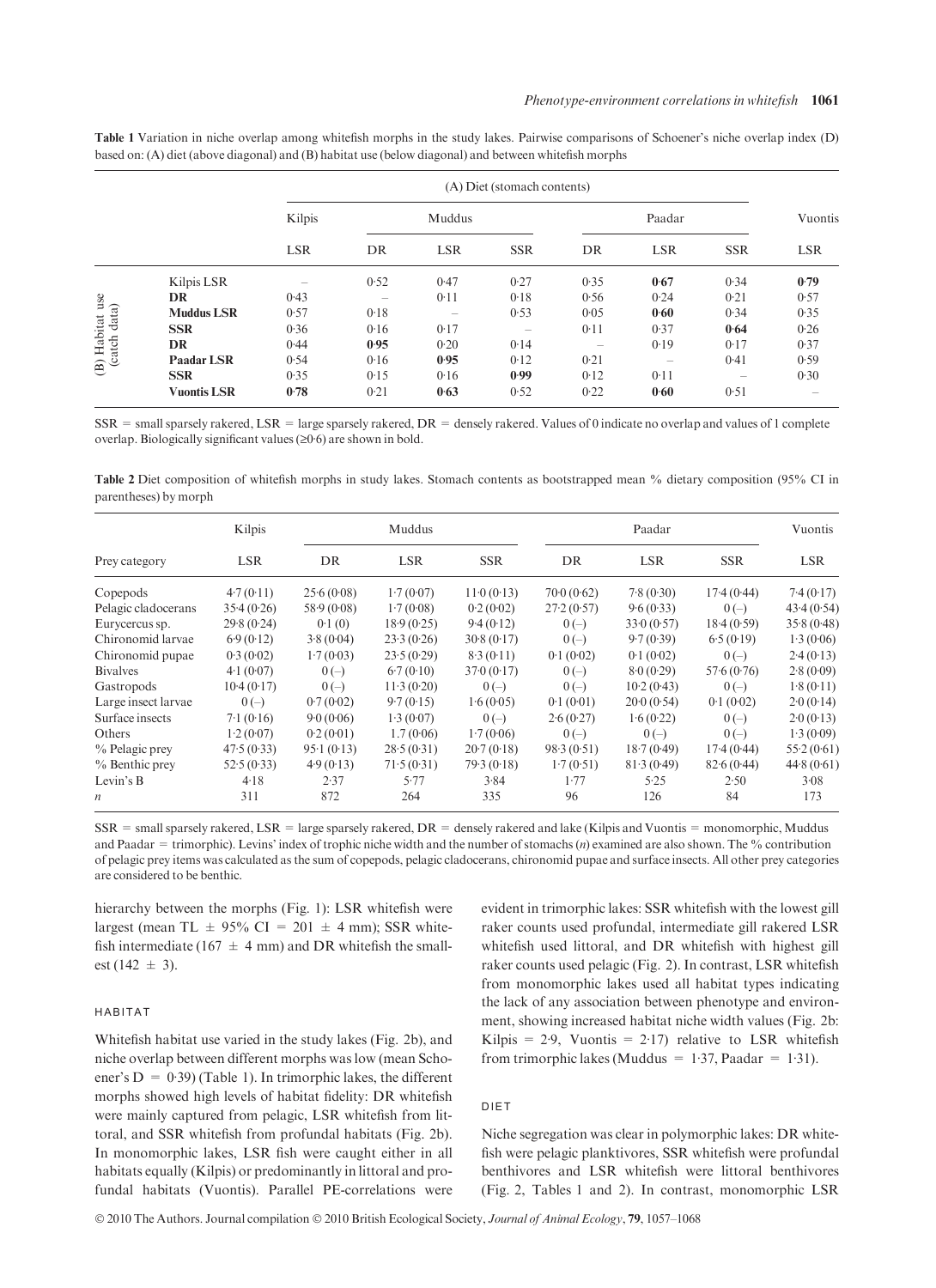whitefish consumed considerably more pelagic prey (51%) than their polymorphic counterparts (24%). LSR whitefish from trimorphic lakes were typically more benthivorous (combined mean for Muddus and Paadar =  $76\%$ ) whereas pelagic zooplankton was more important for LSR whitefish from monomorphic lakes. DR whitefish consumed pelagic prey (combined mean = 97%), especially zooplankton (90% of diet). SSR whitefish were benthivorous (combined mean of benthic prey  $= 81\%$ ), consuming mainly benthic macroinvertebrates (ca. 65%).

In general, LSR whitefish generally fed on a greater range of prey taxa (mean niche width:  $B = 4.6$ ) than the SSR (3.2) or DR (2.1) whitefish. Monomorphic LSR whitefish had reduced trophic niche width (Kilpis =  $4.18$ , Vuontis =  $3.08$ ) relative to LSR whitefish from trimorphic lakes (Muddus =  $5.77$ , Paadar =  $5.25$ ).

In trimorphic lakes, evidence for parallel dietary segregation was supported by extremely low within-lake dietary overlap among SSR, LSR and DR whitefish (Table 1: Muddus =  $0.27$ , Paadar =  $0.26$ ). Comparisons of similar morphs across lakes showed niche overlap indices were either close to (DR:  $D = 0.56$ ) or over (LSR:  $D = 0.60$ , SSR:  $D = 0.64$ ) the threshold of biological significance. LSR whitefish diets overlapped across the lakes (range =  $0.47-0.79$ ; mean = 0.63). The greatest diet overlap  $(0.79)$  was between monomorphic LSR whitefish, whereas overlap between mono- and polymorphic LSR whitefish was lower (mean =  $0.52$ ).

#### STABLE ISOTOPE ANALYSIS

Similar whitefish morphs clustered together in isotopic space, whereas mean  $\delta^{13}$ C values differed among morphs (Fig. 3a; ANOVA:  $F_{7,234} = 46.9, P \le 0.001$ ). Post hoc tests (Bonferroni) show that on average LSR whitefish from Paadar had enriched  $\delta^{13}$ C values (-23·8  $\pm$  0·61  $\frac{\%}{\%}$ ) relative to the other three lakes where  $\delta^{13}$ C values overlapped (Kilpis -26.3  $\pm$ 0.47 %; Muddus,  $-26.6 \pm 0.53$  %; Vuontis  $-25.2 \pm 0.92$  $\%$ <sub>0</sub>. Mean  $\delta^{13}$ C values were slightly enriched in DR and SSR whitefish in Paadar (DR -27.8  $\pm$  0.27 %; SSR -28.4  $\pm$  0.41  $\%$ %) relative to Muddus (DR –28·7 ± 0·31%; SSR –28·7 ±  $0.34\%$ ), but this was not statistically significant (DR  $P = 0.47$ ; SSR  $P = 1$ ). Mean  $\delta^{15}$ N values differed between morphs (ANOVA:  $F_{7,234} = 113.17, P \le 0.001$ ), but not withinmorph (all comparisons  $P = 1$ , Fig. 3a).

Prey  $\delta^{13}$ C and  $\delta^{15}$ N values in pelagic, littoral and profundal habitats for each lake are provided in Table S2, but are shown pooled in Fig. 3 for purposes of clarity as they showed common patterns.  $\delta^{13}$ C values of prey varied between different lake habitats, and benthic macroinvertebrates became increasingly  $^{13}$ C depleted with depth,



Fig. 3. Long-term niche segregation of whitefish morphs shown through variation in  $\delta^{13}$ C and  $\delta^{15}N$ : (a). Lakes, whitefish morphs  $(DR = densely\,raked, LSR = large\,spar$ sely rakered and  $SSR$  = small sparsely rakered) and prey resources (benthic macroinvertebrates from profundal and littoral, zooplankton = pelagic) are labelled in figure. Dashed lines join morphs found in the trimorphic lakes. Principal energy sources for whitefish morphs estimated with isotope mixing model SIAR (b). Comparison of mean  $(\pm 95\%$  Bayesian credibility intervals) estimates of dietary proportions of prey from littoral (b1), profundal (b2) and pelagic (b3) habitats is shown for each morph.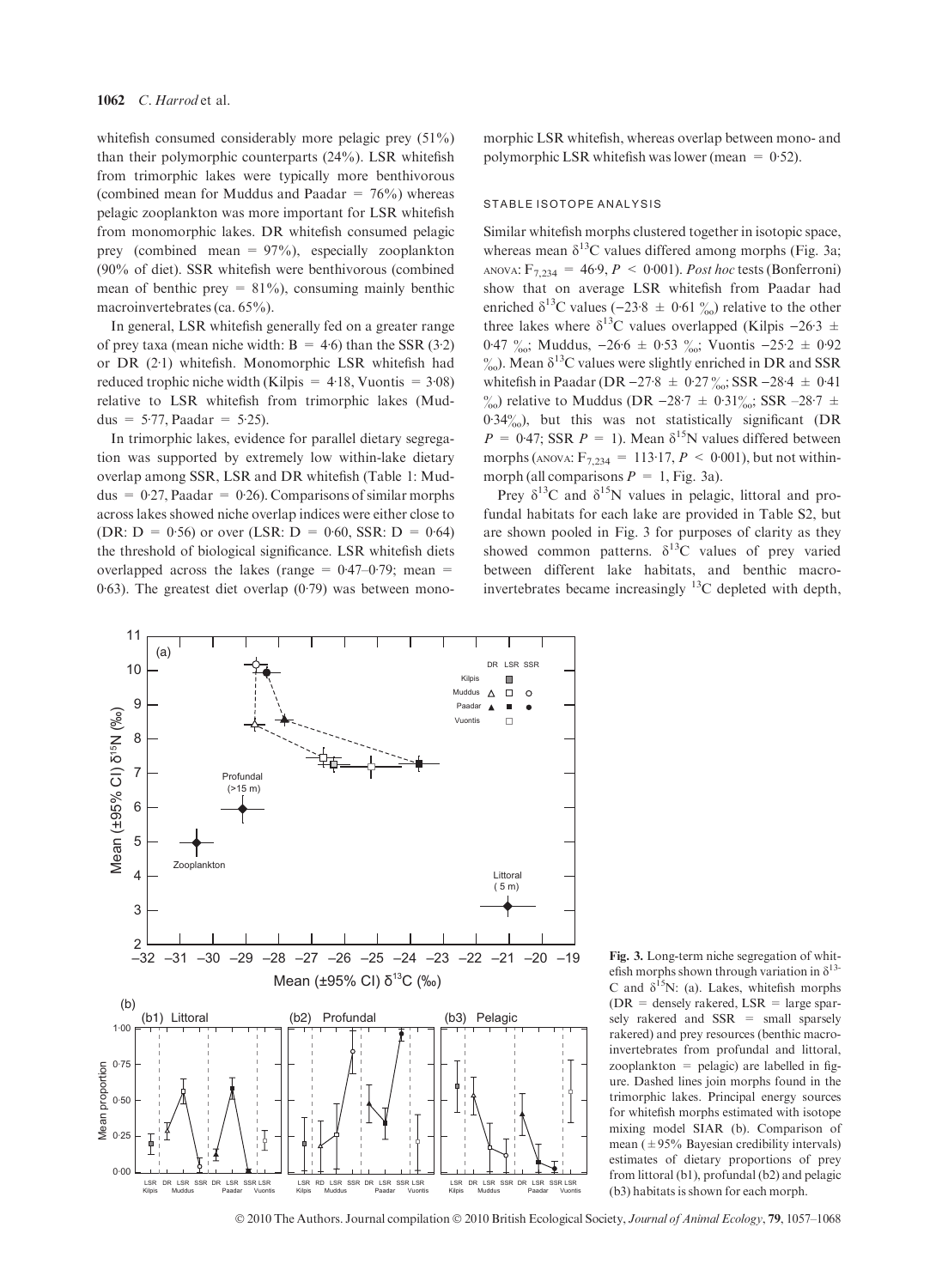

Fig. 4. Shape analysis of whitefish morphs  $(DR = densely\$  rakered,  $LSR = large$ sparsely rakered and  $SSR$  = small sparsely rakered). Variation in whitefish phenotype (body shape) presented as discriminant function plot with group centroids for mono- and trimorphic lakes. Deformation grids show shape variation along the first DF axis exaggerated  $(x2)$  to highlight the differences between the morphs.

with mean  $\delta^{13}$ C values (pooled across lakes) ranging between  $-21.0$  ( $\pm 0.8$ )  $\%$  in littoral, and  $-29.1$  ( $\pm 0.6$ )  $\%$  in profundal samples. Zooplankton were the most  $^{13}$ C depleted of prey  $(-30.5 \pm 0.5 \frac{\degree}{\degree} )$ . Prey  $\delta^{15}N$  values differed between lake habitats. Profundal benthic macroinvertebrates were most enriched in  $\delta^{15}N$  (6.0 ± 0.7%), intermediate from zooplankton (5.0 ± 0.4  $\frac{\%}{\%}$ ) and <sup>15</sup>N depleted from littoral habitats  $(3.1 \pm 0.3\%)$ .

The results of the isotope mixing model (SIAR) revealed marked and repeated differences in assimilation patterns in LSR whitefish from monomorphic and trimorphic lakes (Fig. 3b). By comparing the relative contribution of littoral, profundal and pelagic prey, it was apparent that littoral prey were most important to LSR whitefish from trimorphic (Fig.  $3b1$ : mean estimated proportions Muddus = 0.56, Paadar =  $0.58$ ) but not monomorphic lakes (Kilpis =  $0.20$ , Vuontis  $= 0.22$ ). Profundal prey were most important to SSR whitefish (Fig. 3b2 : Muddus =  $0.84$ , Paadar =  $0.97$ ). Pelagic prey (Fig. 3b3) were important to both DR whitefish (Muddus =  $0.5$ , Paadar =  $0.4$ ) and LSR whitefish from monomorphic lakes (Kilpis =  $0.60$ , Vuontis =  $0.56$ ). Comparison of the contribution (arcs $\forall x$  transformed proportion) of the different putative prey resources to individual whitefish belonging to SSR, DR, LSR (monomorphic) or LSR (trimorphic) morphs indicated significant differences (e.g. ANOVA of pelagic resources:  $F_{3,237} = 59.5$ ,  $P \le 0.001$ ). Post hoc comparisons showed that LSR whitefish from monomorphic lakes relied on a similar proportion of pelagic prey as zooplanktivorous DR whitefish (Fig. 3b3 :  $P = 10$ ).

#### SHAPE ANALYSIS

We examined fish shape as a means of distinguishing between whitefish morphs and to also compare these differences with measures of niche utilization such as diet, habitat and SIA. DFA produced seven significant DFs differentiating between morphs, (Table S3 : Wilk's lambda <  $0.001$ , d.f. = 252, 1375,  $P < 0.0001$ ), and the first two DFs accounted for 80% of shape variation (Fig. 4). Jack-knifed comparisons indicated that  $\geq$ 97% of whitefish were classified to the correct lake/morph combination (Table S4). SSR whitefish were characteristically deep-bodied, with a large eye and subterminal mouth (Fig. 4 shows variation along DF1 in terms of a deformation grid). DR whitefish had a fusiform body, with eyes situated lower in the head relative to SSR or LSR whitefish and a superior mouth. LSR whitefish were intermediate in body shape to the DR and SSR whitefish, but had a terminal mouth. DFA2 (deformation grids not shown) largely described variation in head size, with SSR and DR whitefish having enlarged heads relative to LSR whitefish.

DF scores indicated clustering of similar morphs in trimorphic lakes, whereas LSR from monomorphic lakes clustered between LSR and DR whitefish from trimorphic lakes. Centroids of similar morphs from different lakes were compared with anova: Muddus and Paadar LSR whitefish were similar ( $P = 1$ ), as were DR whitefish ( $P = 1$ ) in both DFA1 and DFA2. SSR whitefish DF1 scores differed slightly between lakes ( $P = 0.01$ ), but DF2 scores were similar ( $P =$ 1). DF1 scores of mono- and trimorphic LSR whitefish differed ( $P < 0.001$ ), with monomorphic LSR whitefish having DF1 scores closer to that of DR whitefish ( $P = 0.07$ ). DF2 scores of LSR whitefish were similar in all cases ( $P = 1$ ) apart from Kilpis LSR ( $P < 0.001$ ). Shape variance was similar across the different whitefish morphs (Levene's test of Procrustes distances from group mean:  $F_{7,233} = 1.45$ ,  $P =$  $0.18$ ), and there was no evidence of increased shape variance in monomorphic LSR whitefish relative to their counterparts from trimorphic lakes (Levene's test:  $F_{1,118} = 1.22, P = 0.27$ ).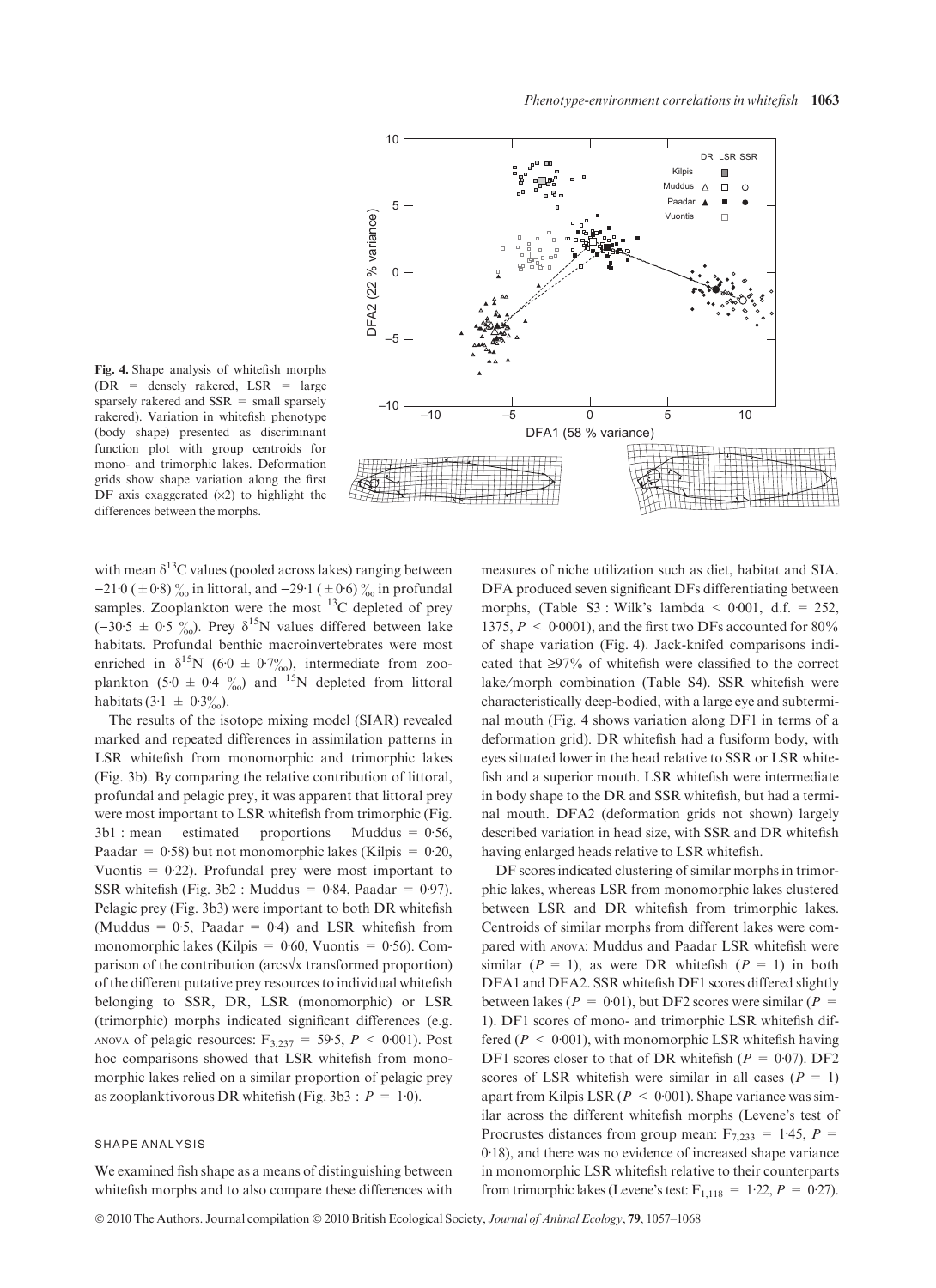

Fig. 5. Phenotype-environment correlations of whitefish at the population level. Upper row (5a–c) shows correlations (Spearman's rank, onetailed P-values) between shape (mean DFA1 scores) and niche (mean proportion of pelagic diet, SIA and habitat proportions) across whitefish morphs. The lower row (5d–f) presents correlations between mean gill raker count and the same niche parameters. Dashed lines join morphs found sympatrically in the trimorphic lakes. The format of markers follows that of (Figs 3 and 4).

#### PE-CORRELATIONS

Shape and the proportion of pelagic prey in the diet (SIAR) of whitefish from all morph ⁄ lake combinations showed a significant individual-level PE-correlation (partial least squares analysis: Correlation = 0.213,  $P = 0.012$ ). At the population level, PE-correlations were significant between both shape and gill raker counts and utilization of the pelagic niche (see Fig. 5 for details) in all but one case. The level of zooplanktivory in monomorphic LSR whitefish revealed by SIA (Fig. 3b3) reduced the strength of the association between zooplanktivory estimated by both SIA and shape (Fig. 5b), and gill raker count (Fig. 5e). When the monomorphic LSR morphs were discounted from these analyses, the strength of the relationship between the use of pelagic resources estimated through SIA and shape ( $r_s = -0.83$ )  $P = 0.02$ ) and gill raker counts ( $r_s = 0.71$ ,  $P = 0.057$ ) both increased.

#### **Discussion**

We demonstrated a similar divergence by whitefish to the principal lake niches (littoral, profundal and pelagic) in both trimorphic lakes, whereas monomorphic whitefish displayed lake-specific and far less specialized morphology and niche utilization. The profundal morph was most distinct, both in terms of both ecology and morphology. Although we revealed an overall PE-correlation between whitefish phenotype (shape) and the level of consumption of a preferred whitefish prey (zooplankton), PE-correlations were most marked in trimorphic lakes with distinct pelagic, profundal and littoral morphs (Fig. 1). Monomorphic LSR whitefish showed a marked reliance on zooplanktivory relative to LSR fish from trimorphic lakes. The differences in diet, morphology and habitats use of of LSR whitefish in the two lake types suggest that LSR whitefish show ecological character displacement when found sympatry with the more specialized whitefish morphs.

Fish radiations in post-glacial lakes typically follow the divergence of morphs along the pelagic-littoral habitat axis (Schluter & McPhail 1993; Robinson & Wilson 1994). However, only a few studies have demonstrated divergence beyond pelagic and littoral morphs within a single system (Lindsey 1981; Skúlason & Smith 1995). To our knowledge, this study provides the first evidence of divergence by a polymorphic fish to the major available habitats (i.e. profundal, littoral and pelagic areas) in multiple subarctic lakes. In our study, niche overlap in sympatric morphs was extremely low in terms of habitat and diet. Monomorphic LSR whitefish expanded their niche to utilize all habitat types, but contrary to expectations (Roughgarden 1972; Bolnick 2001) actually showed a more restricted diet, consuming more zooplankton prey. We suggest that these differences between monomorphic and trimorphic LSR whitefish reflect resource competition in trimorphic lakes, where the presence of the specialist whitefish morphs drives the generalist LSR morph to utilize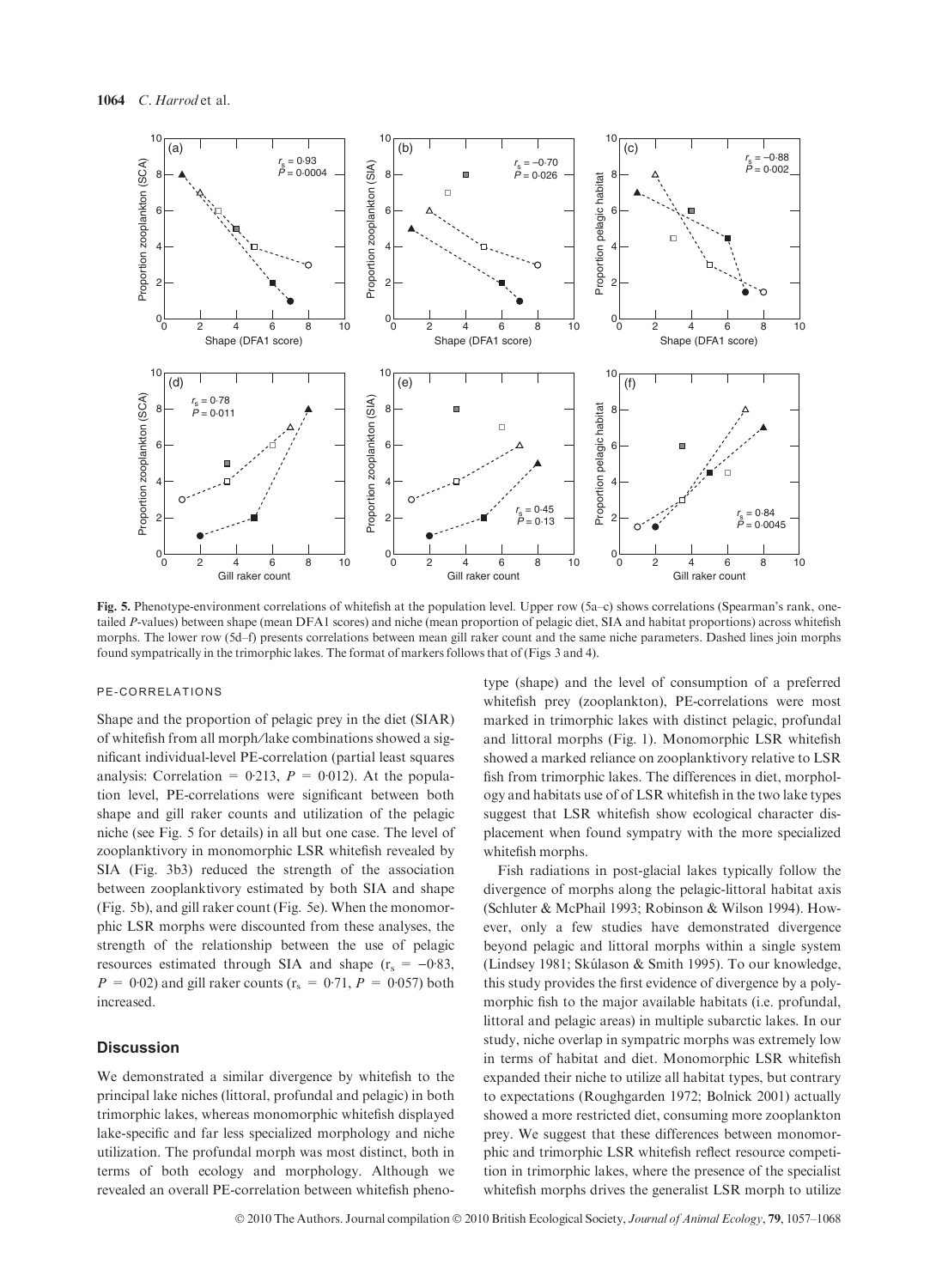an alternative, less optimal niche (Werner & Hall 1979). This mirrors the situation in other examples of competitive release in adaptive radiations, including Darwin's finches and threespined sticklebacks Gasterosteus aculeatus L. (Schluter & McPhail 1992; Grant 1999). In the Galapagos Islands, specialized finch species segregate available resources in sympatry, but when found in allopatry individual species are able to expand their niche (Grant 1999). In three-spined sticklebacks, allopatric populations are typically intermediate with regards to niche utilization, but when found in sympatry, show an exaggerated divergence into limnetic and benthic morphs (Schluter & McPhail 1992; Araújo et al. 2008). Our work extends these patterns, where monomorphic LSR whitefish had intermediate niche utilization, whereas adaptive divergence to littoral, pelagic and profundal was evident in trimorphic lakes. LSR whitefish are present in almost all lakes with fish in the study region, and this ancestral morph apparently only diverged into pelagic and profundal morphs in a subset of lakes (Østbye et al. 2005, 2006).

A crucial question in studies of adaptive radiation is the status of the common ancestor (Schluter 2000). The ecomorphology of monomorphic LSR whitefish might reflect the fundamental niche of whitefish, whilst that of trimorphic LSR whitefish represents adaptation to a realized niche (Hutchinson 1957), where these fish are subject to competition from planktivorous DR whitefish morph. For instance, monomorphic LSR whitefish consumed and assimilated more zooplankton than trimorphic LSR whitefish and were morphologically intermediate between polymorphic LSR and DR whitefish. In trimorphic populations, and under likely resource competition from the specialized DR and SSR whitefish, the realized niche of LSR whitefish is restricted to sub-littoral/littoral habitats inducing a morphology more associated with a benthivorous trophic niche. If polymorphic LSR whitefish are restricted to littoral habitats due to resource competition, they may have to widen their niche and non-selectively consume available (and possibly sub-optimal) prey. It is likely that ontogenetic diet shifts in trimorphic LSR whitefish will be restricted to benthic prey available in the littoral habitats (Kahilainen, Lehtonen & Könönen 2003), whilst monomorphic LSR whitefish are not as restricted in terms of habitat or diet choice. This permits selective consumption of prey, as indicated by a reduced niche breadth, increased consumption of pelagic zooplankton, ontogenetic diet shifts exploiting optimal prey resources in both pelagic and benthic habitats and an intermediate morphology. Such ecomorphology may also be typical in lakes that due to their limnological characteristics do not support habitat-based specialization.

All of the lakes studied here have almost identical fish fauna, and are exclusively dominated by whitefish, suggesting that resource competition is most evident within and among whitefish morphs (Kahilainen, Lehtonen & Könönen 2003; Kahilainen, Alajärvi & Lehtonen 2005). Whitefish represent the principal prey for many piscivores in all of the study lakes (Kahilainen & Lehtonen 2003; Jensen et al. 2008) and morph-selective predation likely affects mortality rates, lifehistory traits and habitat selection of the different morphs. However, predation alone is unlikely to drive morph divergence, whilst resource availability represents a more likely explanation of divergence. Three of the study lakes were colonized by whitefish following glacial retreat along a similar timeframe (c. 10 000 years), but divergence to three morphs only apparently occurred in Muddus and Paadar which have a proportionally equal availability of the three major habitats. Vuontis is located close to the trimorphic lakes within the same watercourse, but has very restricted availability of pelagic and profundal habitats (9% of surface area), that likely explains the occurrence of a single LSR whitefish morph. In contrast, Kilpis has abundant availability of both profundal and pelagic (71%) habitats. However, it is located in a different watercourse, at higher altitude, is less productive and has a shorter ice-free period than the other lakes. In the case of Kilpis, prey resource limitation combined with a different colonization history probably represent the most likely reasons for a lack of specialized pelagic and profundal whitefish morphs.

Gill raker number is a highly heritable trait, and has been long used to characterize whitefish morphs (Svärdson 1979; Rogers & Bernatchez 2007) and gill raker traits are also closely associated to feeding ecology (Sanderson et al. 2001; Amundsen et al. 2004; Kahilainen & Østbye 2006). We also showed a strong association between gillraker number and shape, and whitefish could also be classified to morph with almost 100% accuracy using shape variation alone. The clustering of morphs across trimorphic lakes in the DFA either indicates similar morphological divergence in the different lakes (e.g. Losos, Warheit & Schoener 1997; Rundle & Nosil 2005; Østbye et al. 2006) or a common origin. In contrast, monomorphic LSR whitefish did not cluster with their counterparts from trimorphic lakes. The results of the shape analysis indicated an intermediate shape between LSR and DR whitefish, most likely reflecting adaptive morphology to generalized niche utilization in a particular lake in the absence of resource competition from specialized morphs.

The profundal specialist benthivore SSR morph had the most distinct shape, with a series of characteristics of a benthic-feeding mode: a deep, robust body, large eye, subterminal mouth and low gill raker counts (Webb 1984). These traits are likely to aid the location and retention of patchilydistributed scarce benthic prey located in soft sediments in the dark profundal zone (Kahilainen, Lehtonen & Könönen 2003). SCA and SIA both indicated that SSR whitefish ingested and assimilated their energy from profundal sources. LSR whitefish from trimorphic lakes, had intermediate gillraker-counts with subterminal mouths, and SCA data showed that they largely exploited benthic resources. However the use of isotope mixing models revealed that these were largely of a littoral origin (c.f. with profundal benthic resources utilized by SSR). Planktivorous DR whitefish had a fusiform body, a superior mouth, extreme gillraker-counts and an eye positioned lower in the head relative to other morphs. Such morphology is characteristic of pelagic specialist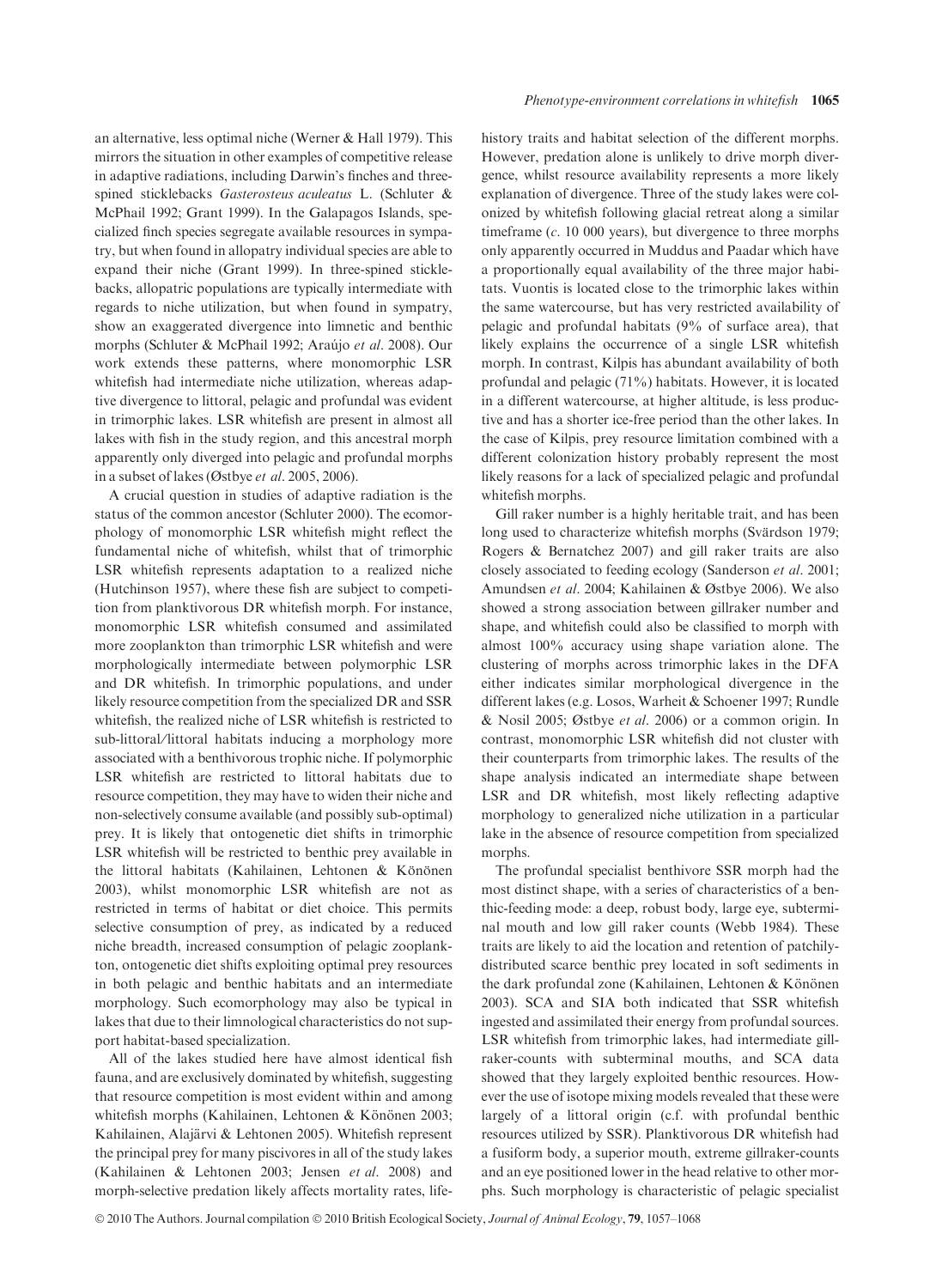zooplanktivores, such as vendace, Coregonus albula (L.) (Svärdson 1976), or herring Clupea harengus (L.) (Gibson 1988). SIA and SCA of DR whitefish confirmed a marked reliance on pelagic prey resources. Taken collectively, SIA and GM data both supported results from the more traditional means of describing PE-correlations.

Similarly strong PE-correlations have been described in studies of classic adaptive radiations across several vertebrate lineages. Probably the most studied example is morphological variation in Galapagos ground-finches (Geospiza spp.), where variation in beak shape is strongly correlated with the size and hardness of seeds selected both by individual birds and different species (Grant 1999). In Anolis lizards, hindlimb length is correlated with niche-specific structural characteristics of the trees utilized by different lizards (Losos 1990). In three-spined sticklebacks, the most important traits correlated with environment are overall body size and shape, and the number and length of gillrakers (Schluter & McPhail 1992). All of these classic vertebrate model studies were able to directly or indirectly show the fitness consequences of morphological divergence. Our results are indicative of specialization extending beyond the pelagic-littoral axis to the profundal niche. However, our results are correlative, and the contribution of morphological variation on the fitness of morphs in the different major niches needs to be tested experimentally.

Our multidisciplinary approach provided a powerful tool to evaluate variation and relationships between shape, habitat use and both short-  $(SCA = recently ingested prey)$  and long-term (SIA = assimilated prey) niche selection in polymorphic species. Although ecologists typically rely on SCA or similar methods to assess diet, our approach has underlined the utility of SIA as a tool for evolutionary ecologists interested in rapid divergence in closely-related taxa as it provides a long-term signal of individual diet and habitat use, not available through SCA. In this study, we have described a spectacular level of ecomorphological divergence within a single species comparable to that typically associated with different biological species. In lake whitefish Coregonus clupeaformis (Mitchill), populations with the greatest morphological differences were also genetically most divergent (Lu & Bernatchez 1999). This suggests significant genetic differences may exist between the sympatric morphs described here. Genetic studies are underway to examine the ancestral origin (mtDNA) and level of reproductive isolation (nDNA) in these populations.

#### Acknowledgements

CH thanks Prof. W. Lampert and Prof. D. Tautz, and the Max Planck Society for funding and support. KKK was funded by the Otto A. Malm, Ella and Georg Ehrnrooth, Finnish Cultural and Emil Aaltonen foundations, and the European Regional Development Fund (project A30205). Sampling was financed by the Finnish Ministry of Agriculture and Forestry, and the Muddusjärvi Research Station kindly provided other facilities. We thank O. Aikio, H. Buhtz, M. Helminen, K. Johansson, P. Jääskeläinen, J. Marttila, A. Möller, K. Mäenpää, J. Niemistö, M. Salonen and A. Tuomaala, for help in field and laboratory work. Finally, we would like to thank E. White for the line drawings.

## **References**

- Adams, D.C., Rohlf, F.J. & Slice, D.E. (2004) Geometric morphometrics: ten years of progress following the 'revolution'. Italian Journal of Zoology, 71, 5–16.
- Amundsen, P.-A., Knudsen, R., Klemetsen, A. & Kristofferson, R. (2004) Resource competition and interactive segregation between sympatric whitefish morphs. Annales Zoologici Fennici, 41, 301–307.
- Araújo, M.S., Bolnick, D.I., Machado, G., Giaretta, A.A. & dos Reis, S.F. (2007) Using  $\delta^{13}$ C stable isotopes to quantify individual-level diet variation. Oecologia, 152, 643–654.
- Araújo, M.S., Guimarães Jr, P.R., Svanbäck, R., Pinheiro, A., Guimarães, P., dos Reis, S.F. & Bolnick, D.I. (2008) Network analysis reveals contrasting effects of intraspecific competition on individual vs. population diets. Ecology, 89, 1981–1993.
- Bernatchez, L. (2004) Ecological theory of adaptive radiation. An empirical assessment from Coregonine fishes (Salmoniformes). Evolution Illuminated: Salmon and Their Relatives (eds A. P.Hendry & S. C.Stearns), pp. 175-207.Oxford University Press, Oxford.
- Bolnick, D.I. (2001) Intraspecific competition favours niche width expansion in Drosophila melanogaster. Nature, 410, 463–466.
- Bolnick, D.I. & Lau, O.L. (2008) Predictable patterns of disruptive selection in stickleback in postglacial lakes. American Naturalist, 172, 1–11.
- Cardini, A., Thorington Jr, R.W. & Polly, P.D. (2007) Evolutionary acceleration in the most endangered mammal of Canada: speciation and divergence in the Vancouver Island marmot (Rodentia, Sciuridae). Journal of Evolutionary Biology, 20, 1833–1846.
- Clabaut, C., Bunje, P.M.E., Salzburger, W. & Meyer, A. (2007) Geometric morphometric analyses provide evidence for the adaptive character of the Tanganyikan cichlid fish radiations. Evolution, 61, 560–578.
- Cummins, K.W. & Wuycheck, J.C. (1971) Caloric equivalents for investigations in ecological energetics. Internationale Vereinigung für Theoretische und Angewandte Limnologie Mitteilung, 18, 1–158.
- DeNiro, M. & Epstein, S. (1977) Mechanism of carbon isotope fractionation associated with lipid synthesis. Science, 197, 261–263.
- Efron, B. & Tibshirani, R.J. (1993) An Introduction to the Bootstrap. Chapman and Hall, London.
- Gibson, R.N. (1988) Development, morphometry and particle retention capability of the gill rakers in the herring, Clupea harengus L. Journal of Fish Biology, 32, 949–962.
- Grant, P.R. (1999) Ecology and Evolution of Darwin's Finches. Princeton University Press, Princeton, New Jersey, USA.
- Grant, P.R. & Grant, B.R. (2008) How and Why Species Multiply? The Radiation of Darwin's Finches. Princeton University Press, Princeton, New Jersey.
- Grey, J. (2006) The use of stable isotope analyses in freshwater ecology: current awareness. Polish Journal of Ecology, 54, 563–584.
- Harrod, C., Grey, J., McCarthy, T.K. & Morrissey, M. (2005) Stable isotope analyses provide new insights into ecological plasticity in a mixohaline population of European eel. Oecologia, 144, 673–683.
- Heikinheimo, O.,Miinalainen, M. & Peltonen, H. (2000) Diet, growth and competitive abilities of sympatric whitefish forms in a dense introduced population: results of a stocking experiment. Journal of Fish Biology, 57, 808–827.
- Helland, I.P., Harrod, C., Freyhof, J. & Mehner, T. (2008) Coexistence of a pair of pelagic planktivorous coregonid fishes. Evolutionary Ecology Research, 10, 373–390.
- Hudson, A.G., Vonlanthen, P., Müller, R. & Seehausen, O. (2007) Review: the geography of speciation and adaptive radiation of coregonines. Advances in Limnology, 60, 111–146.
- Hutchinson, G.E. (1957) Concluding remarks. Cold Spring Harbor Symposia on Quantitative Biology, 22, 415–427.
- Hynes, H.B.N. (1950) The food of fresh-water sticklebacks (Gasterosteus aculeatus and Pygosteus pungitius), with a review of methods used in studies of the food of fishes. Journal of Animal Ecology, 19, 36–58.
- Jensen, H., Kahilainen, K.K., Amundsen, P.-A., Gjelland, K.Ø., Tuomaala, A., Malinen, T. & Bøhn, T. (2008) Predation by brown trout (Salmo trutta) along a diversifying prey community gradient. Canadian Journal of Fisheries and Aquatic Sciences, 65, 1831–1841.
- Kahilainen, K., Alajärvi, E. & Lehtonen, H. (2005) Planktivory and diet-overlap of densely rakered whitefish (Coregonus lavaretus (L.)) in a subarctic lake. Ecology of Freshwater Fish, 14, 50-58.
- Kahilainen, K. & Lehtonen, H. (2003) Piscivory and prey selection of four predator species in a whitefish dominated subarctic lake. Journal of Fish Biology, 63, 659–672.
- Kahilainen, K., Lehtonen, H. & Könönen, K. (2003) Consequence of habitat segregation to growth rate of two sparsely rakered whitefish (Coregonus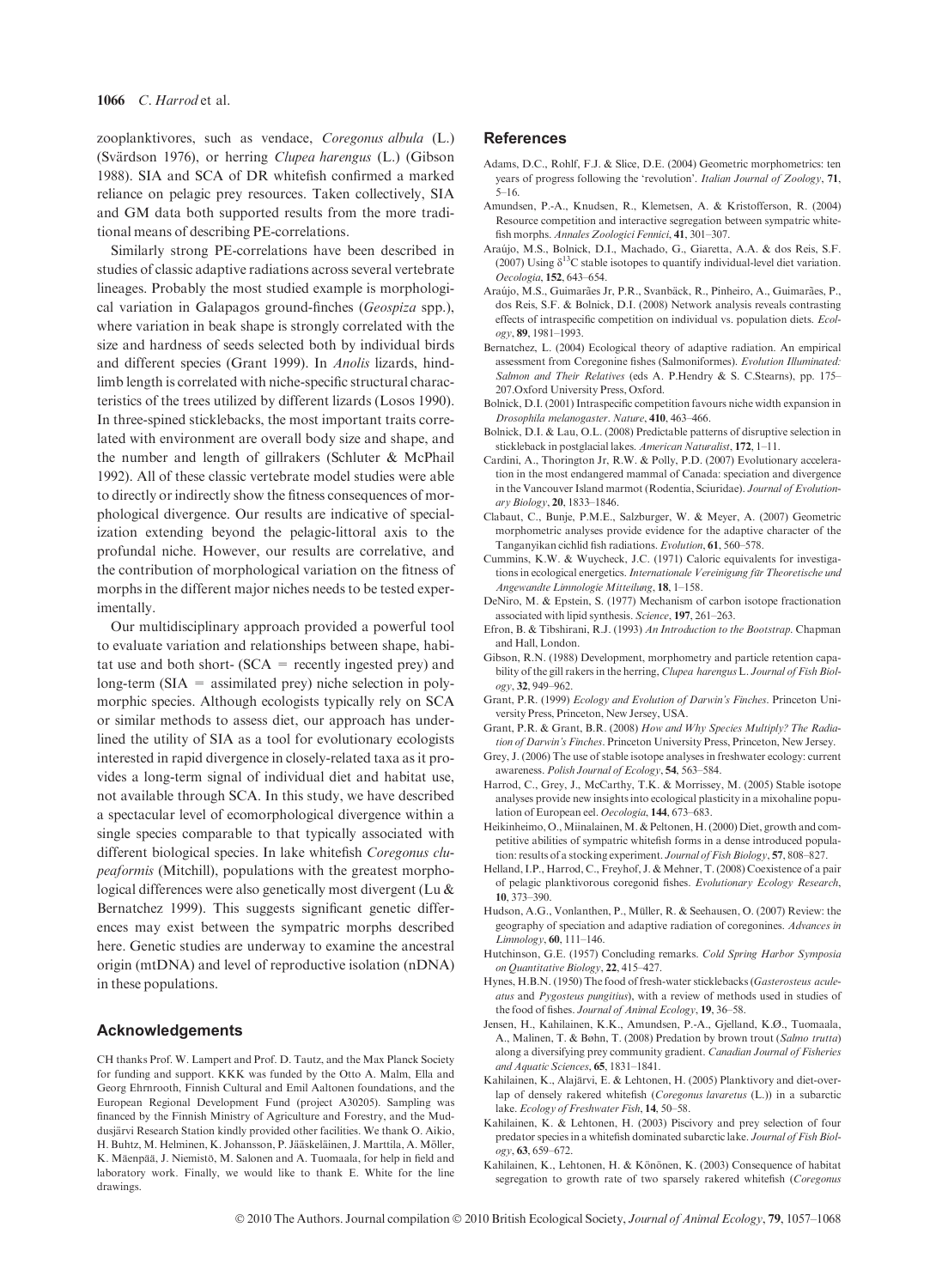lavaretus (L.)) forms in a subarctic lake. Ecology of Freshwater Fish, 12, 275– 285.

- Kahilainen, K. & Østbye, K. (2006) Morphological differentiation and resource polymorphism in three sympatric whitefish Coregonus lavaretus (L.) forms in a subarctic lake. Journal of Fish Biology, 68, 63–79.
- Kahilainen, K., Malinen, T., Tuomaala, A. & Lehtonen, H. (2004) Diel and seasonal habitat and food segregation of three sympatric Coregonus lavaretusforms in a subarctic lake. Journal of Fish Biology, 64, 418–434.
- Kiljunen, M., Grey, J., Sinisalo, T., Harrod, C., Immonen, H. & Jones, R.I. (2006) A revised model for lipid-normalising  $\delta^{13}$ C values from aquatic organisms, with implications for isotope mixing models. Journal of Applied Ecology, 43, 1213–1222.
- Klingenberg, C.P. (2008) MorphoJ. Faculty of Life Sciences, University of Manchester, UK., http://www.flywings.org.uk/MorphoJ\_page.htm.
- Knudsen, R., Klemetsen, A., Amundsen, P. & Hermansen, B. (2006) Incipient speciation through niche expansion: an example from the Arctic charr in a subarctic lake. Proceedings of the Royal Society B: Biological Sciences, 273, 2291–2298.
- Levins, R. (1968) Evolution in Changing Environments. Princeton University Press, Princeton, New Jersey, USA.
- Lindsey, C.C. (1981) Stocks are chameleons: plasticity in gill rakers of coregonid fishes. Canadian Journal of Fisheries and Aquatic Sciences, 38, 1497– 1506.
- Losos, J.B. (1990) Ecomorphology, performance capability, and scaling of West Indian Anolis lizards: an evolutionary analysis. Ecological Monographs, 60, 369–388.
- Losos, J.B., Warheit, K.I. & Schoener, T.W. (1997) Adaptive differentiation following experimental island colonization in Anolislizards. Nature, 387, 70– 73.
- Lu, G. & Bernatchez, L. (1999) Correlated trophic specialization and genetic divergence in sympatric lake whitefish ecotypes (Coregonus clupeaformis): support for the ecological speciation hypothesis. Evolution, 53, 1491-1505.
- Matthews, B. & Mazumder, A. (2004) A critical evaluation of intrapopulation variation of  $\delta^{13}$ C and isotopic evidence of individual specialization. *Oecolo*gia, 140, 361–371.
- McCutchan, J.H., Lewis, W.M., Kendall, C. & McGrath, C.C. (2003) Variation in trophic shift for stable isotope ratios of carbon, nitrogen, and sulfur. Oikos, 102, 378–390.
- Østbye, K., Bernatchez, L., Naesje, T.F., Himberg, K.J.M. & Hindar, K. (2005) Evolutionary history of the European whitefish Coregonus lavaretus (L.) species complex as inferred from mtDNA phylogeography and gillraker numbers. Molecular Ecology, 14, 4371–4387.
- Østbye, K., Amundsen, P.A., Bernatchez, L., Klemetsen, A., Knudsen, R., Kristoffersen, R., Naesje, T.F. & Hindar, K. (2006) Parallel evolution of ecomorphological traits in the European whitefish Coregonus lavaretus (L.) species complex during postglacial times. Molecular Ecology, 15, 3983–4001.
- Parnell, A.C., Inger, R., Bearhop, S. & Jackson, A.L. (2010) Source partitioning using stable isotopes: coping with too much variation. PLoS ONE, 5, e9672.
- Parsons, K.J., Robinson, B.W. & Hrbek, T. (2003) Getting into shape: an empirical comparison of traditional truss-based morphometric methods with a newer geometric method applied to New-world cichlids. Environmental Biology of Fishes, 67, 417–431.
- Post, D.M. (2002) Using stable isotopes to estimate trophic position: models, methods, and assumptions. Ecology, 83, 703–718.
- Power, M., Power, G., Reist, J.D. & Bajno, R. (2009) Ecological and genetic differentiation among the Arctic charr of Lake Aigneau, Northern Québec. Ecology of Freshwater Fish, 18, 445–460.
- Price, T. (2008) Speciation in Birds. Roberts and Company Publishers, Colorado, USA.
- R Development Core Team. (2009) R: A Language and Environment for Statistical Computing. R Foundation for Statistical Computing, Vienna, Austria.
- Robinson, B.W. & Parsons, K.J. (2002) Changing times, spaces, and faces: tests and implications of adaptive morphological plasticity in the fishes of northern postglacial lakes. Canadian Journal of Fisheries and Aquatic Sciences, 59, 1819–1833.
- Robinson, B.W. & Wilson, D.S. (1994) Character release and displacement in fishes: a neglected literature. American Naturalist, 144, 597–627.
- Rogers, S.M. & Bernatchez, L. (2007) The genetic architecture of ecological speciation and the association with signatures of selection in natural lake whitefish (Coregonus sp Salmonidae) species pairs. Molecular Biology and Evolution, 24, 1423–1438.
- Rohlf, F.J. (2003) tpsSMALL, v1.20, Department of Ecology and Evolution, State University of New York at Stony Brook, USA, http://life.bio. sunysb.edu/morph.
- Rohlf, F.J. (2006) tpsDig, Digitize Landmarks and Outlines, version 2.05. Department of Ecology and Evolution, State University of New York at Stony Brook, USA, © 2005 by F. James Rohlf.
- Roughgarden, J. (1972) Evolution of niche width. American Naturalist, 106, 683–718.
- Rundle, H.D. & Nosil, P. (2005) Ecological speciation. Ecology Letters, 8, 336– 352.
- Sanderson, S.L., Cheer, A.Y., Goodrich, J.S., Graziano, J.D. & Callan, W.T. (2001) Crossflow filtration in suspension-feeding fishes. Nature, 412, 439– 441.
- Schluter, D. (1996) Ecological speciation in postglacial fishes. Philosophical Transactions of the Royal Society B, 351, 807–814.
- Schluter, D. (2000) The Ecology of Adaptive Radiation. Oxford University Press, Oxford.
- Schluter, D. & McPhail, J.D. (1992) Ecological character displacement and speciation in sticklebacks. American Naturalist, 140, 85–108.
- Schluter, D. & McPhail, J.D. (1993) Character displacement and replicate adaptive radiation. Trends in Ecology and Evolution, 8, 197–200.
- Schluter, D., Clifford, E.A., Nemethy, M. & McKinnon, J.S. (2004) Parallel evolution and inheritance of quantitative traits. American Naturalist, 163, 809–822.
- Schoener, T.W. (1968) The Anolis lizards of Bimini: resource partioning in a complex fauna. Ecology, 49, 704–726.
- Skúlason, S. & Smith, T.B. (1995) Resource polymorphism in vertebrates. Trends in Ecology and Evolution, 10, 366–370.
- Svärdson, G. (1976) Interspecific population dominance in fish communities of Scandinavian lakes. Report of the Institute of Freshwater Research Drottningholm, 55, 144–171.
- Svärdson, G. (1979) Speciation of Scandinavian Coregonus. Report of the Institute of Freshwater Research Drottningholm, 57, 1–95.
- Tabachnick, B.G. & Fidell, L.S. (2001) Computer-Assisted Research Design and Analysis. Allyn and Bacon, Boston & others.
- Wallace, R.K. (1981) An assessment of diet-overlap indexes. Transactions of the American Fisheries Society, 110, 72–76.
- Webb, P.H. (1984) Body form, locomotion and foraging in aquatic vertebrates. American Zoologist, 24, 107–120.
- Werner, E.E. & Hall, D.J. (1979) Foraging efficiency and habitat switching in competing sunfishes. Ecology, 60, 256–264.
- Werner, E.E. & Mittelbach, G. (1981) Optimal foraging: field test of diet choice and habitat switching. American Zoologist, 21, 813–829.
- Wolf, J.B.W., Harrod, C., Brunner, S., Salazar, S., Trillmich, F. & Tautz, D. (2008) Tracing early stages of species differentiation: ecological, morphological and genetic divergence of Galapagos sea lion populations. BMC Evolutionary Biology, 8, 150.
- Zelditch, M.L., Swiderski, D.L., Sheets, H.D. & Fink, W.L. (2004) Geometric Morphometrics for Biologists: A Primer. Elsevier Academic Press, Amsterdam, The Netherlands.
- Zimmerman, M.S., Schmidt, S.N., Krueger, C.C., Vander Zanden, M.J. & Eshenroder, R.L. (2009) Ontogenetic niche shifts and resource partitioning of lake trout morphotypes. Canadian Journal of Fisheries and Aquatic Sciences, 66, 1007–1018.

Received 27 August 2009; accepted 7 April 2010 Handling Editor: Joseph Rasmussen

#### Supporting Information

Additional Supporting Information may be found in the online version of this article.

Table S1. Some limnological (A) and biotic (B) characters of the lakes where allopatric (Kilpis and Vuontis) and sympatric (Muddus and Paadar) whitefish morphs ( $DR =$  densely rakered,  $LSR =$  large sparsely rakered and SSR = small sparsely rakered whitefish) were sampled. Fish community structure is based on sampling with multimesh (12–60 mm knot-to-knot, Kahilainen et al. 2004) gillnets in 2002 for Kilpis, 2000–2001 for Muddus, and 2004 for Paadar and Vuontis. Interannual variation in fish community structure is minor in these lakes (Kahilainen et al. 2004, 2003).